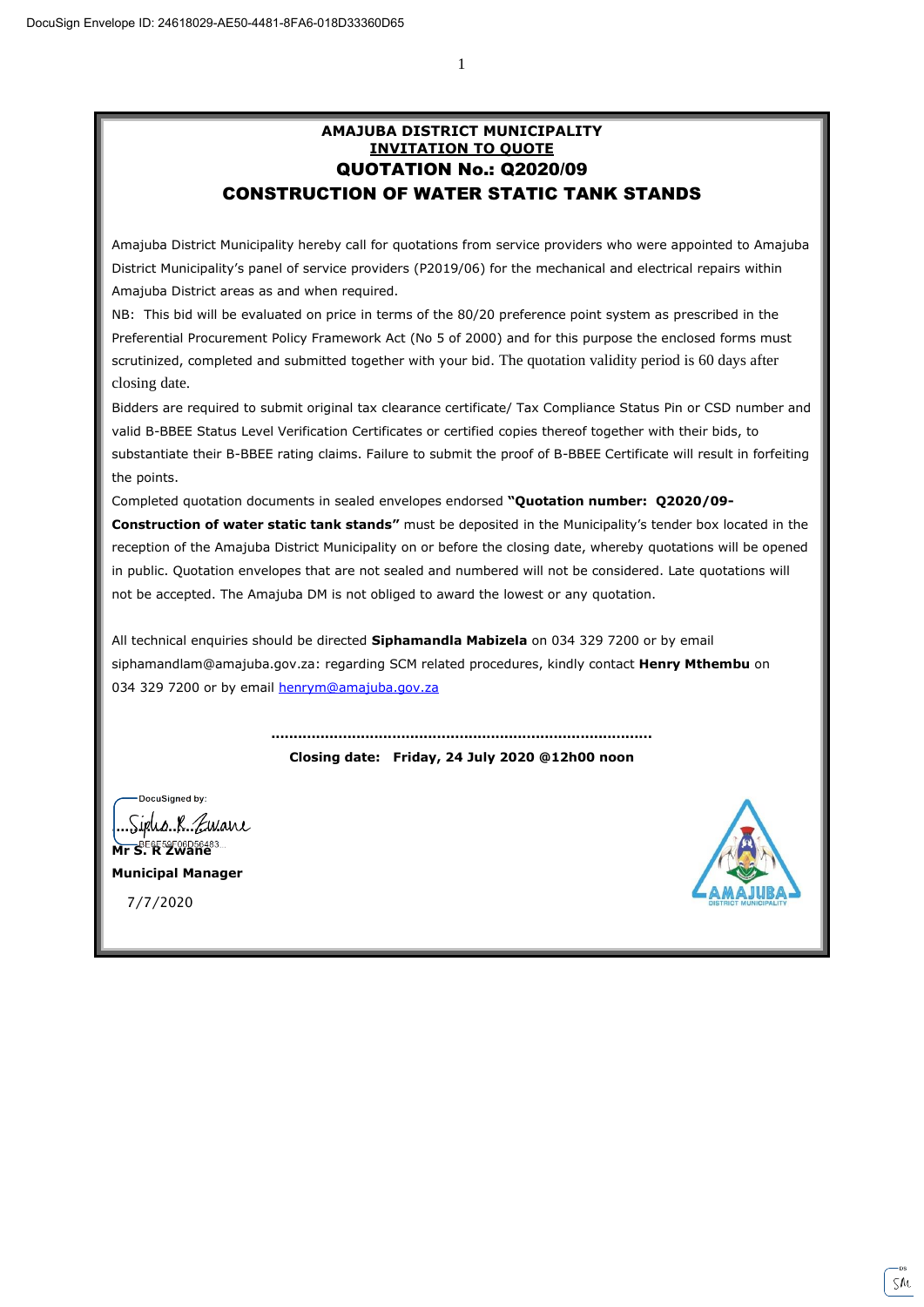

# **PANEL P2019/06: REQUEST FOR QUOTATION FOR WATER STATIC TANKS STANDS CONSTRUCTION**

## **1. BACKGROUND**

Amajuba District Municipality is requesting quotation from service providers registered on the panel P2019/06 in possession of CIDB Grading of 1GB/CE or higher and BBBEE Level1 to build water static tanks stands within Amajuba District areas as and when required.

## **2. OBJECTIVES**

Amajuba District Municipality intend to deliver and build water static tanks stands water in areas where water infrastructure is not yet available.

#### **3. SCOPE OF WORK**

The service provider to build face brick stands, transport 37 x 2500L/ 2700L static tanks and install them within three weeks of signing the contract as per below specification.

## **4. PRICING**

#### **Areas: Dannhauser and Emadlangeni Local Municipality**

| <b>Item</b>    | <b>Description</b>                                                                                                    | <b>Unit</b>    | Qty  | Rate | <b>Amount</b><br>per unit | <b>Total Amount</b><br>for 37 Stands |
|----------------|-----------------------------------------------------------------------------------------------------------------------|----------------|------|------|---------------------------|--------------------------------------|
| $\mathbf{1}$ . | Preliminary& Generals                                                                                                 | Sum            |      |      |                           |                                      |
| 2.             | <b>Excavations</b><br>for<br>foundations                                                                              | m <sup>3</sup> | 0.64 |      |                           |                                      |
| 3.             | Supply Cast concrete<br>strength 25 Mpa for<br>strip foundations                                                      | m <sup>3</sup> | 0.48 |      |                           |                                      |
| $\overline{4}$ | Supply construct 230<br>brickworks with<br><b>Engineering Face</b><br>bricks, neatly finished<br>on the outside face. | m <sup>2</sup> | 4.95 |      |                           |                                      |
| 5              | <b>Supply Cast Concrete</b><br>strength 25 Mpa for<br>floor slab                                                      | m <sup>3</sup> | 0.21 |      |                           |                                      |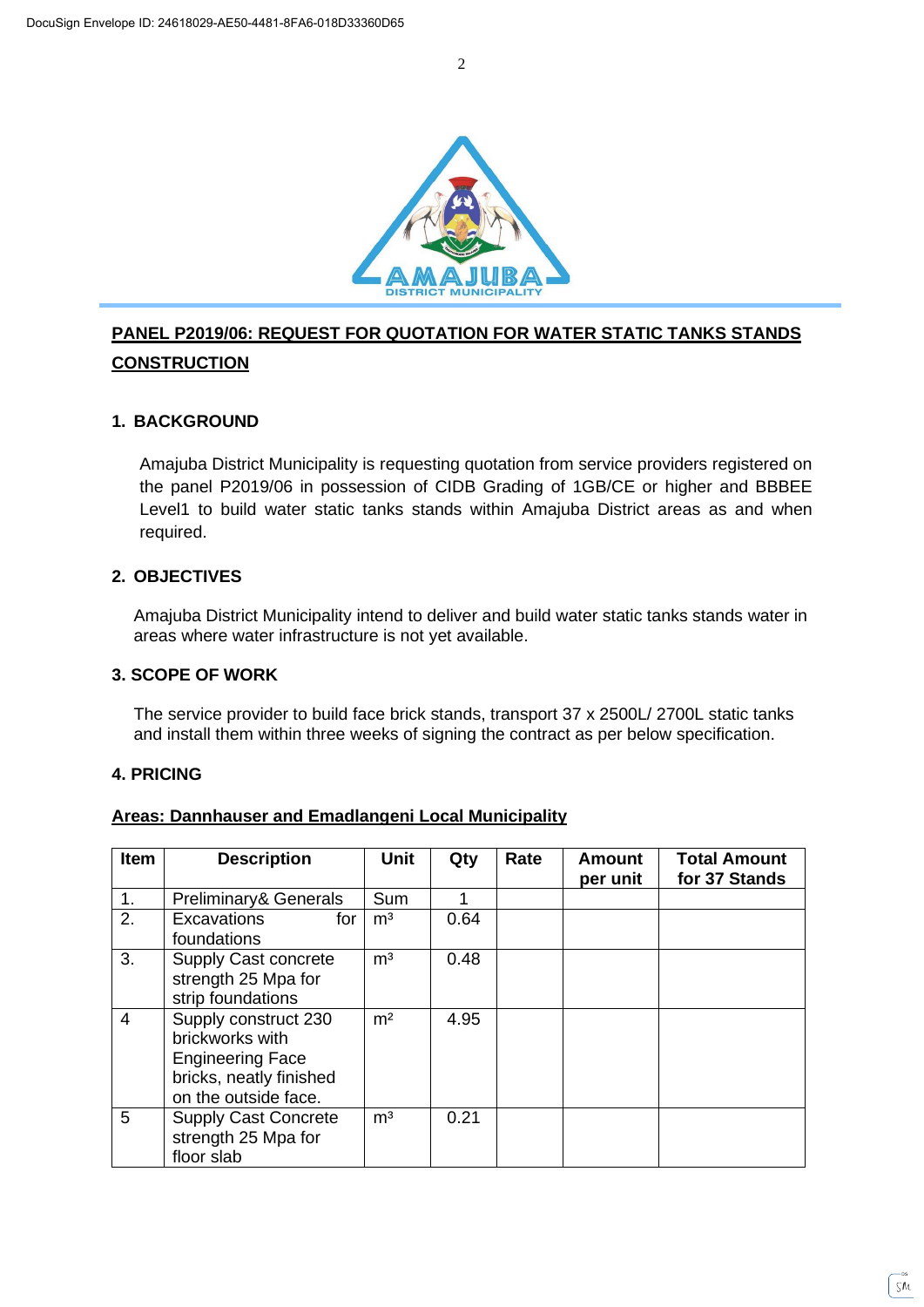| 6              | Supply Install Y12<br>hocks to secure the | No             | 4              |  |                    |  |
|----------------|-------------------------------------------|----------------|----------------|--|--------------------|--|
|                | tank                                      |                |                |  |                    |  |
| $\overline{7}$ | Supply install 6mm                        | sum            | 1              |  |                    |  |
|                | smooth tie wire to                        |                |                |  |                    |  |
|                | secure the tank                           |                |                |  |                    |  |
| 8              | Supply, install tap                       | m              | 16             |  |                    |  |
|                | complete with                             |                |                |  |                    |  |
|                | necessary sockets                         |                |                |  |                    |  |
| 9              | g5 material                               | m <sup>3</sup> | $\overline{2}$ |  |                    |  |
| 10             | Load and transport to                     | <b>No</b>      | 1              |  |                    |  |
|                | site 2500/2700 static                     |                |                |  |                    |  |
|                | tank from Amajuba                         |                |                |  |                    |  |
|                | storage site to the                       |                |                |  |                    |  |
|                | construction site within                  |                |                |  |                    |  |
|                | the radius of 120 km                      |                |                |  |                    |  |
|                |                                           |                |                |  | <b>Sub Total</b>   |  |
|                |                                           |                | Vat (If vat    |  |                    |  |
|                |                                           |                |                |  | registered)        |  |
|                |                                           |                |                |  | Total bid price as |  |
|                |                                           | per MBD 1      |                |  |                    |  |

#### **5. AVAILABLE FACILITIES**

#### **a. Facilities**

No toilet, water, electricity, or storage facilities are available, and the Service Provider is to make his own arrangements with regard thereto.

## **b. Installation Points.**

Water Static Tanks points will be provided by Amajuba District Municipality.

## **6. BID EVALUATION**

This bid will be evaluated on price in terms of the 80/20 preference point system as prescribed in the Preferential Procurement Policy Framework Act (No 5 of 2000)

# **7. SPECIAL CONDITIONS OF CONTRACT**

#### **7**.1 **Supply all equipment**.

Service Providers are to supply all the required equipment to undertake and complete the work as specified and no additional payments will be considered.

# **7.2 Cease work**

The Council's representative may instruct the Service Provider to cease work if the desilting method is deemed to be unsatisfactory, a danger or inconvenience to the public.